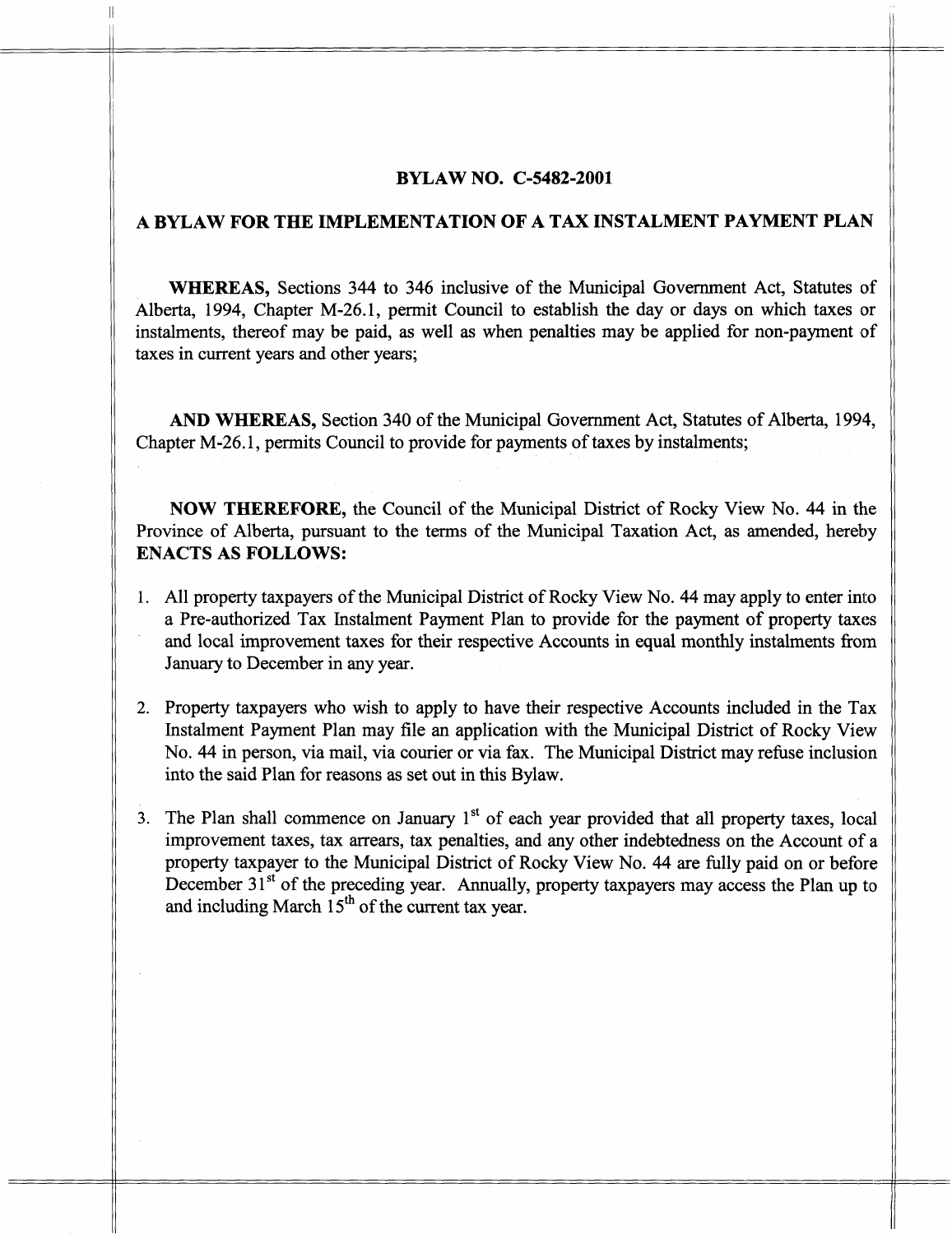## **BYLAW NO. C-5482-2001**

-2-

- 4. The Account of a property taxpayer which is included in the Tax Instalment Payment Plan shall not be subject to any due date provisions included in the Tax Rate Bylaw, nor the provisions of the Tax Penalty Bylaw C-3766-92 as to penalties on taxes remaining unpaid. Taxes under the Tax Instalment Payment Plan shall be deemed to be due and owing in accordance with the provisions of this Bylaw on the due date or dates for each tax instalment payment as prescribed in this Bylaw.
- 5. The property taxpayer who is resposible for an Account included in the Tax Instalment Payment Plan shall pay the monthly instalments up until the time the taxes are levied against the property on the basis of the taxes levied against the property in the preceding year. Following the actual levy of the taxes for the current taxation year, the remainder of the outstanding property taxation indebtedness for the taxation year shall be discharged by equal monthly payments for the remainder of that year.
- *6.*  The monthly instalment payments described in this Bylaw shall be due and payable on the first day of each and every month throughout the taxation year.
- *7.*  The Municipality shall remove the Account of a property taxpayer fiom the Tax Instalment Payment Plan in the event a property taxpayer fails to make payment of each tax instalment on the due date as described herein for each instalment, or for such other reasons **as** are outlined within this Bylaw.
- 8. When the Account of a property taxpayer is removed from the Tax Instalment Payment Plan subsequent to the due date for the payment of property taxes as specified in the Tax Rate Bylaw, all unpaid taxes become immediately due and payable and the provisions of the Tax Penalty Bylaw apply immediately to all unpaid taxes.
- 9. When the Account of a property taxpayer is removed fiom the Tax Instalment Payment Plan prior to the due date for the payment of taxes as specified in the Tax Rate Bylaw, or when a property taxpayer requests removal fiom the Tax Instalment Payment Plan prior to the said due date for the payment of taxes, all payments made by the property taxpayer shall be credited to the Account of the property taxpayer without interest by the Municipality within thirty (30) days of receipt by the Municipality of a written request to do so that is signed by the property taxpayer or his agent. All taxes due and owing to the Municipality by the property taxpayer shall then become due and owing on the due date for the payment of taxes as specified in the Tax Rate Bylaw and the Tax Penalty Bylaw shall apply to all unpaid taxes due and owing to the Municipality after the said due dates.